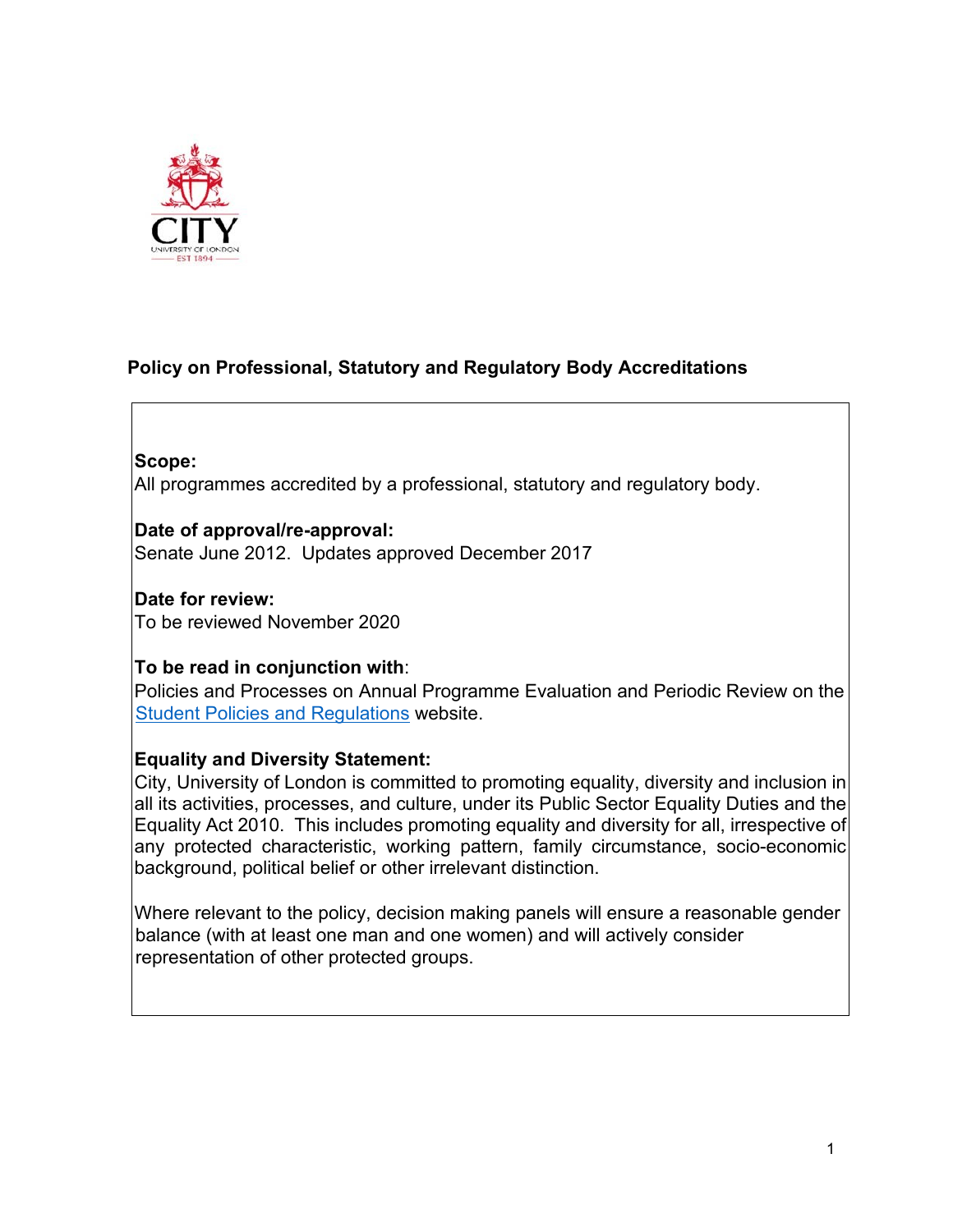## **Policy on Professional, Statutory and Regulatory Body Accreditations**

### **Definition**

Professional and Statutory and Regulatory Bodies (PSRBs) is a general term used to describe those organisations that work with the University in the approval, monitoring and review of programmes that lead to a professional or vocational qualification and which exist to ensure that national standards within the professions are met. PSRB accreditation may include recognition of membership or exemption from professional exams.

### **Policy**

The University considers engagement with PSRBs to be instrumental in the development of programmes that are current and which meet the needs of business and the professions and the expectations of students. Responsibility for the acquisition and retention of PSRB accreditation rests with the Board of Studies within which eligible programmes reside. The University requires Schools to seek and retain professional, statutory and regulatory body accreditation for all programmes which qualify for such recognition.

Reports arising from such engagements provide valuable information about the quality and standards of programmes as well as the experience of students on the programmes. The reports and the responses to any matters arising should be used as part of the normal review process, through Annual Programme Evaluation (APE) and Periodic Review. Boards of Studies, or appropriate sub-committees, such as Programme Approval and Review Committees (PARCs), should consider reports and responses and monitor any follow-up action that is required.

### **Procedures**

### *Accreditation Planning and Management*

- 1. Due to the diverse nature of PSRBs, the approach to the management of these accreditations should be determined by Schools and overseen by the Board of Studies or appropriate sub-committees of the Board of Studies. Associate Deans (Education) should be consulted as part of the preparations.
- 2. Where a legally binding agreement between the School and the PSRB is proposed Student and Academic Services can support the coordination and finalisation of the agreement.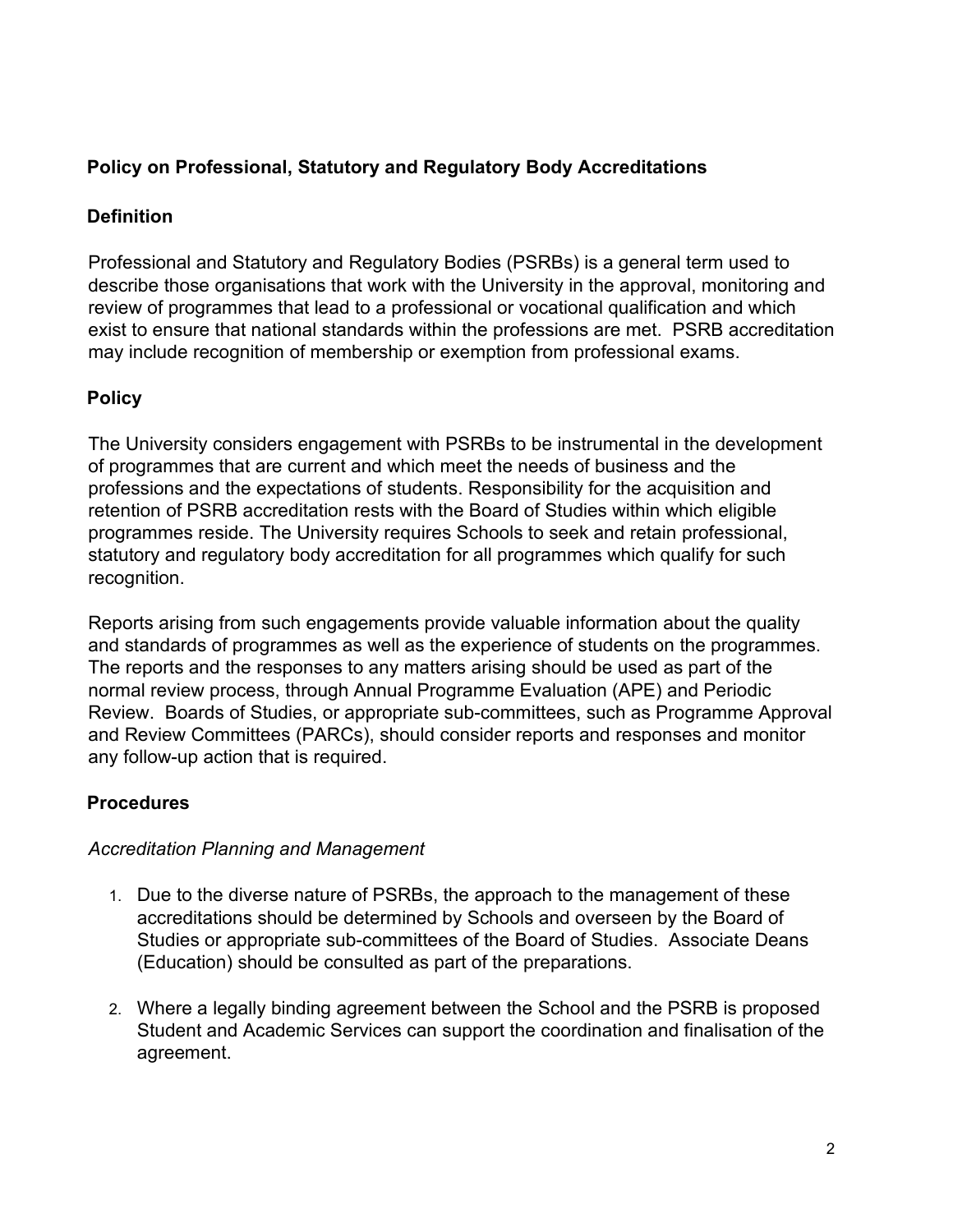- 3. Where possible, and where it is desirable, PSRB (re)accreditations should be undertaken alongside the University's process for Periodic Review of programmes.
- 4. The Programme Director will prepare the documentation in support of the application for PSRB (re)accreditation and will seek approval from the Associate Dean (Education) and from the Dean of School through the Board of Studies.
- 5. Schools should inform Student and Academic Services on an annual basis of the PSRBs (re)accreditations scheduled to take place in the forthcoming academic year in order to assist the University in the planning and delivery of its educational provision.
- 6. Schools will seek advice on quality assurance, standards and enhancement issues from Student and Academic Services and for advice on other institutional support as appropriate.
- 7. Where a programme or a group of programmes is the joint responsibility of two or more Schools the Associate Deans (Education) of each School will agree, in a timely manner, a suitable mechanism by which to manage the preparation for the (re)accreditation visit to allow each School the opportunity to comment on the documentation prior to submission to the PSRB.
- 8. Where provision is delivered through Flexible and Distributed Learning, the Programme Director will inform the PSRB and advise students of any specific conditions attached to the PSRB recognition.
- 9. New PSRB accreditation arrangements may only be reflected within programme and marketing literature when the PSRB has confirmed that accreditation is in place.

### *Reporting*

- 10. The PSRB will provide the School with a (re)accreditation report and will notify the Programme Team of its decision and the period of further (re)accreditation awarded.
- 11. Schools will consider the outcome of PRSR engagements, the content of the PSRB (re)accreditation report and any recommendations and/or good practice arising and the Programme Team's response to the report through the Board of Studies or appropriate sub-committees.
- 12. Where responsibility for the programmes is across two or more Schools the Associate Deans (Education) will agree, in a timely manner, a suitable mechanism by which to provide each School the opportunity to consider the report; a single, consolidated response to the PSRB will be produced.